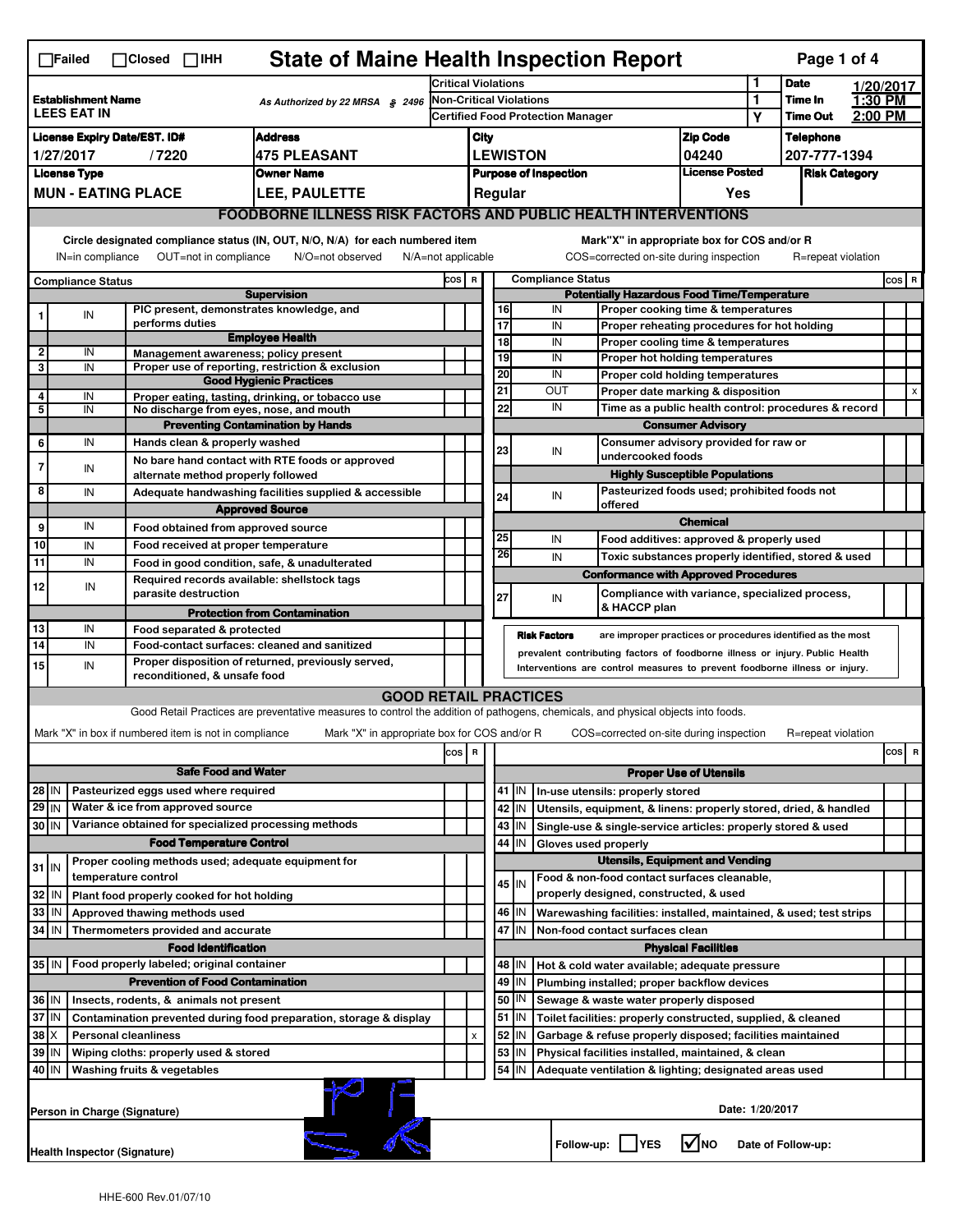|                                                    |                                       |  | <b>State of Maine Health Inspection Report</b> | Page 2 of 4       |                          |                                  |  |  |  |
|----------------------------------------------------|---------------------------------------|--|------------------------------------------------|-------------------|--------------------------|----------------------------------|--|--|--|
| <b>Establishment Name</b><br><b>LEES EAT IN</b>    |                                       |  | As Authorized by 22 MRSA § 2496                | 1/20/2017<br>Date |                          |                                  |  |  |  |
| License Expiry Date/EST. ID#<br>1/27/2017<br>/7220 | <b>Address</b><br><b>475 PLEASANT</b> |  | City / State<br><b>LEWISTON</b>                | /ME               | <b>Zip Code</b><br>04240 | <b>Telephone</b><br>207-777-1394 |  |  |  |
| <b>Temperature Observations</b>                    |                                       |  |                                                |                   |                          |                                  |  |  |  |
| Location                                           | <b>Temperature</b>                    |  |                                                | <b>Notes</b>      |                          |                                  |  |  |  |
| cooler                                             | 37                                    |  |                                                |                   |                          |                                  |  |  |  |
| hot water                                          | $110+$                                |  |                                                |                   |                          |                                  |  |  |  |
| Pies                                               | 41                                    |  |                                                |                   |                          |                                  |  |  |  |
| sandwich bar                                       | 39                                    |  |                                                |                   |                          |                                  |  |  |  |

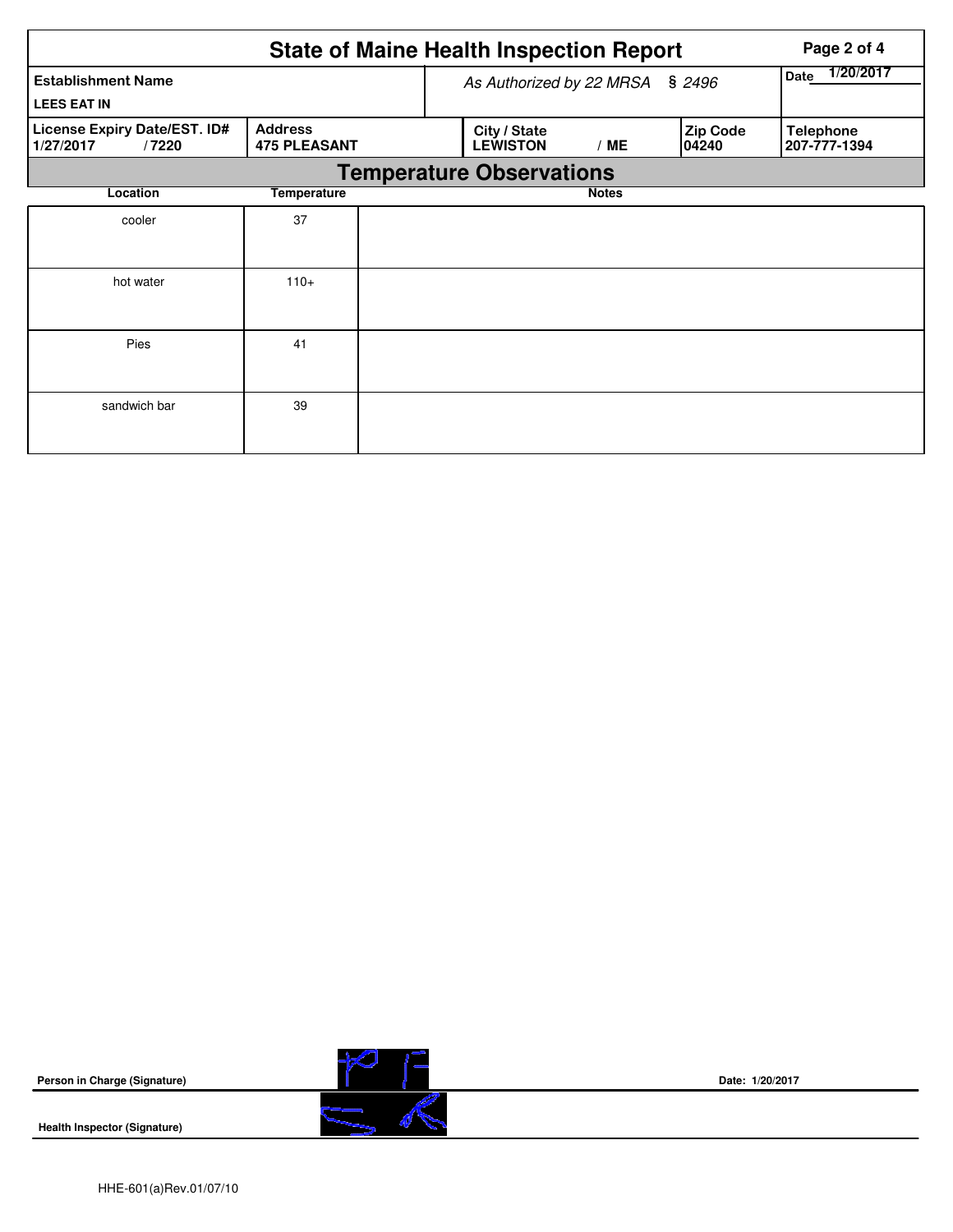|                                                                                                                                                    | Page 3 of 4         |                                 |    |                          |  |  |  |  |  |  |
|----------------------------------------------------------------------------------------------------------------------------------------------------|---------------------|---------------------------------|----|--------------------------|--|--|--|--|--|--|
| <b>Establishment Name</b><br><b>LEES EAT IN</b><br>License Expiry Date/EST. ID#                                                                    | <b>Address</b>      |                                 |    |                          |  |  |  |  |  |  |
| 1/27/2017<br>/7220                                                                                                                                 | <b>475 PLEASANT</b> | City / State<br><b>LEWISTON</b> | ME | <b>Zip Code</b><br>04240 |  |  |  |  |  |  |
| <b>Observations and Corrective Actions</b>                                                                                                         |                     |                                 |    |                          |  |  |  |  |  |  |
| Violations cited in this report must be corrected within the time frames below, or as stated in sections<br>8-405.11 and 8-406.11 of the Food Code |                     |                                 |    |                          |  |  |  |  |  |  |
| 21: 3-501.17.(D): C: Date marking system used at the Eating Establishment does not meet the criteria list in code.                                 |                     |                                 |    |                          |  |  |  |  |  |  |

INSPECTOR NOTES: need to date mark Repeat no dates on food iems to date mark

38: 2-402.11: N: Food Employees not wearing effective hair restraints.

INSPECTOR NOTES: need hair restraints repeat



**Health Inspector (Signature)** 

**Date: 1/20/2017**